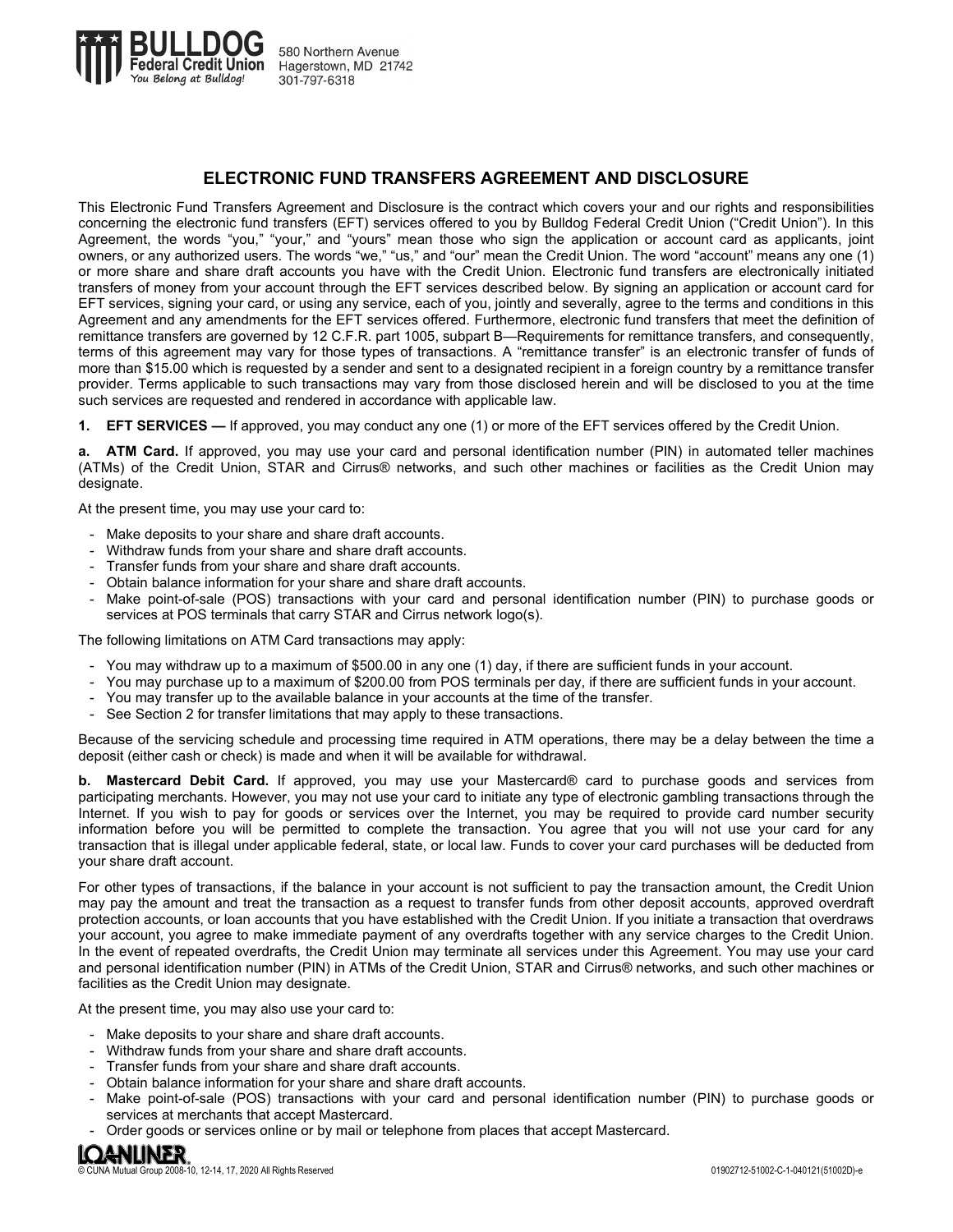The following limitations on Mastercard Debit Card transactions may apply:

- You may purchase up to a maximum of \$1,000.00 per day.
- You may withdraw up to a maximum of \$500.00 in any one (1) day from an ATM machine, if there are sufficient funds in your account.
- You may purchase up to a maximum of \$1,000.00 from POS terminals per day, if there are sufficient funds in your account.
- You may transfer up to the available balance in your accounts at the time of the transfer.<br>- See Section 2 for transfer limitations that may apply to these transactions
- See Section 2 for transfer limitations that may apply to these transactions.

**Card Information Updates and Authorizations.** If you have authorized a merchant to bill charges to your card on a recurring basis, it is your responsibility to notify the merchant in the event your card is replaced, your card information (such as card number and expiration date) changes, or the account associated with your card is closed. However, if your card is replaced or card information changes, you authorize us, without obligation on our part, to provide the updated card information to the merchant in order to permit the merchant to bill recurring charges to the card. You authorize us to apply such recurring charges to the card until you notify us that you have revoked authorization for the charges to your card.

Your card is automatically enrolled in an information updating service. Through this service, your updated card information (such as card number and expiration date) may be shared with participating merchants to facilitate continued recurring charges. Updates are not guaranteed before your next payment to a merchant is due. You are responsible for making direct payment until recurring charges resume. To revoke your authorization allowing us to provide updated card information to a merchant, please contact us.

**c. K9 Audio.** If we approve K9 Audio for your accounts, a separate personal identification number (PIN) will be assigned to you. You must use your personal identification number (PIN) along with your account number to access your accounts. At the present time, you may use K9 Audio to:

- Transfer funds from your share, share draft, money market, and club accounts.
- Obtain balance information for your share, share draft, loan, money market, and club accounts.
- Make loan payments from your share, share draft, money market, and club accounts.
- Determine if a particular item has cleared.

Your accounts can be accessed under K9 Audio via a touch-tone telephone only. K9 Audio service will be available for your convenience 24 hours per day. This service may be interrupted for a short time each day for data processing.

The following limitations on K9 Audio transactions may apply:

- There is no limit to the number of inquiries, transfers, or withdrawal requests you may make in any one (1) day.
- See Section 2 for transfer limitations that may apply to these transactions.

The Credit Union reserves the right to refuse any transaction which would draw upon insufficient funds, exceed a credit limit, lower an account below a required balance, or otherwise require us to increase our required reserve on the account. The Credit Union may set other limits on the amount of any transaction, and you will be notified of those limits. The Credit Union may refuse to honor any transaction for which you do not have sufficient available verified funds. The service will discontinue if no transaction is entered after numerous unsuccessful attempts to enter a transaction and there may be limits on the duration of each telephone call.

## **d. Preauthorized EFTs.**

- **Direct Deposit.** Upon instruction of (i) your employer, (ii) the Treasury Department or (iii) other financial institutions, the Credit Union will accept direct deposits of your paycheck or federal recurring payments, such as Social Security, to your share and/or share draft account.
- **Preauthorized Debits.** Upon instruction, we will pay certain recurring transactions from your share and/or share draft account.
- See Section 2 for transfer limitations that may apply to these transactions.
- **Stop Payment Rights.** If you have arranged in advance to make electronic fund transfers out of your account(s) for money you owe others, you may stop payment on preauthorized transfers from your account. You must notify us orally or in writing at any time up to three (3) business days before the scheduled date of the transfer. We may require written confirmation of the stop payment order to be made within 14 days of any oral notification. If we do not receive the written confirmation, the oral stop payment order shall cease to be binding 14 days after it has been made. A stop payment request may apply to a single transfer, multiple transfers, or all future transfers as directed by you, and will remain in effect unless you withdraw your request or all transfers subject to the request have been returned.
- Notice of Varying Amounts. If these regular payments may vary in amount, the person you are going to pay is required to tell you, ten (10) days before each payment, when it will be made and how much it will be. You may choose instead to get this notice only when the payment would differ by more than a certain amount from the previous payment or when the amount would fall outside certain limits that you set.
- Liability for Failure to Stop Payment of Preauthorized Transfers. If you order us to stop payment of a preauthorized transfer three (3) business days or more before the transfer is scheduled and we do not do so, we will be liable for your losses or damages.

**e. Electronic Check Conversion/Electronic Returned Check Fees.** If you pay for purchases or bills with a check or draft, you may authorize your check or draft to be converted to an electronic fund transfer. You may also authorize merchants or other payees to electronically debit your account for returned check fees. You are considered to have authorized these electronic fund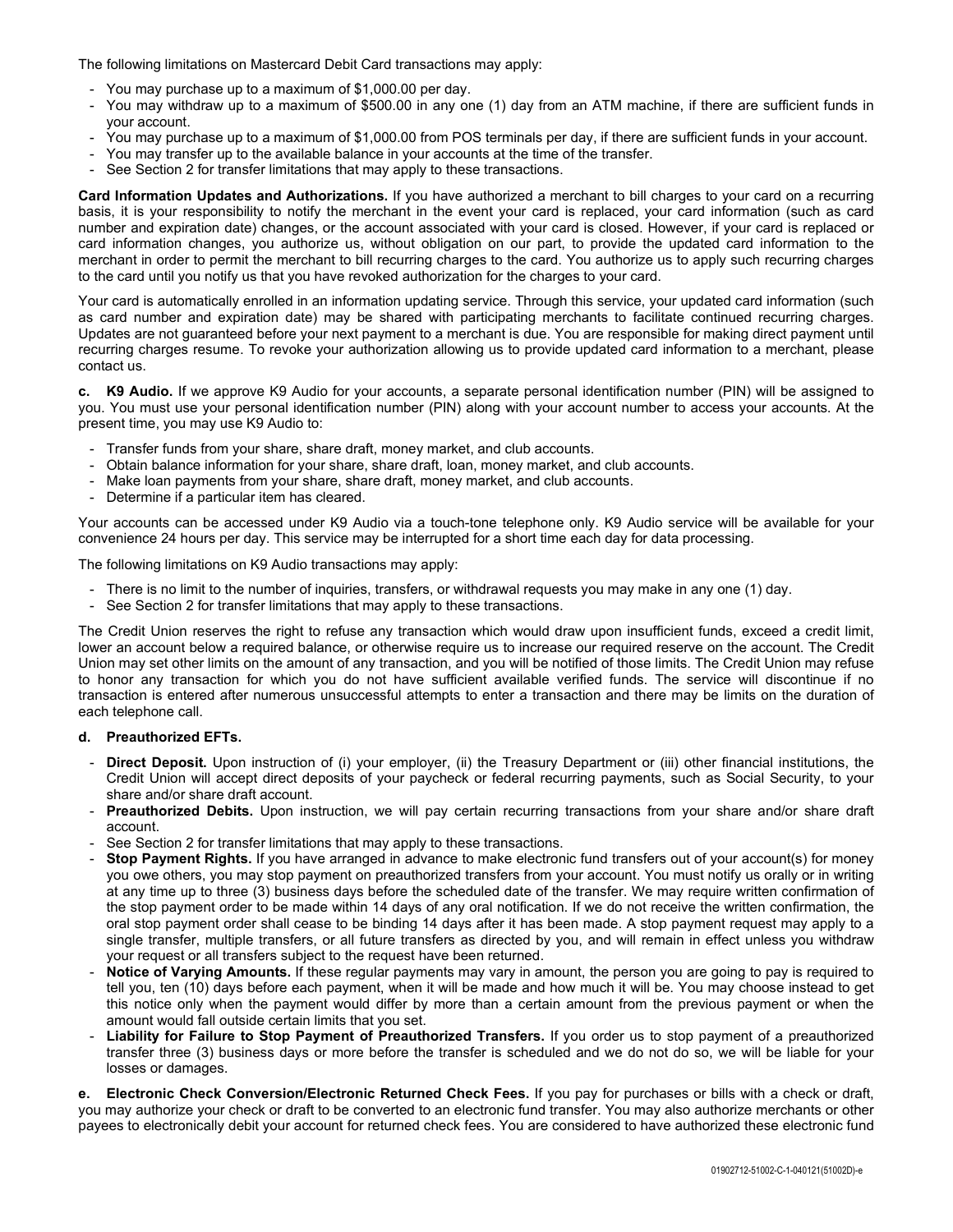transfers if you complete the transaction after being told (orally or by a notice posted or sent to you) that the transfer may be processed electronically or if you sign a written authorization.

**f. Internet Banking.** If Internet Banking is activated for your account(s), you will be required to use secure login information to access the account(s). At the present time, you may use Internet Banking to:

- Transfer funds from your share, share draft, money market, and club accounts.
- Obtain balance information for your share, share draft, loan, money market, and club accounts.
- Make loan payments from your share, share draft, money market, and club accounts.
- Determine if a particular item has cleared.
- Obtain tax information on amounts earned on share and share draft accounts or interest paid on loan accounts.
- Verify the last date and amount of your payroll deposit.
- Make bill payments to preauthorized creditors.
- You may transfer funds using DPXPay.

Your accounts can be accessed under Internet Banking via personal computer. Internet Banking will be available for your convenience 24 hours per day. This service may be interrupted for a short time each day for data processing. We reserve the right to refuse any transaction which would draw upon insufficient funds, exceed a credit limit, lower an account below a required balance, or otherwise require us to increase our required reserve on the account. We may set other limits on the amount of any transaction, and you will be notified of those limits. We may refuse to honor any transaction for which you do not have sufficient available verified funds. The service will discontinue if no transaction is entered after numerous unsuccessful attempts to enter a transaction and there may be limits on the duration of each access.

The following limitations on Internet Banking transactions may apply:

- There is no limit to the number of inquiries, transfers, or withdrawal requests you may make in any one (1) day.
- The maximum withdrawal or transfer amount is \$9,999.99 per day, and no transfer or withdrawal may exceed the available funds in your account.
- See Section 2 for transfer limitations that may apply to these transactions.

**g. Mobile Banking.** If Mobile Banking is activated for your account(s), you will be required to use secure login information to access the account(s). At the present time, you may use Mobile Banking to:

- Transfer funds from your share, share draft, money market, and club accounts.
- Obtain balance information for your share, share draft, loan, money market, and club accounts.
- Make loan payments from your share, share draft, money market, and club accounts.
- Determine if a particular item has cleared.
- Obtain tax information on amounts earned on share and share draft accounts or interest paid on loan accounts.
- Verify the last date and amount of your payroll deposit.
- You may make a deposit via Remote Deposit Capture. See separate agreement for details.

Your accounts can be accessed under Mobile Banking via mobile device or other approved access device(s). Mobile Banking will be available for your convenience 24 hours per day. This service may be interrupted for a short time each day for data processing. We reserve the right to refuse any transaction which would draw upon insufficient funds, exceed a credit limit, lower an account below a required balance, or otherwise require us to increase our required reserve on the account. We may set other limits on the amount of any transaction, and you will be notified of those limits. We may refuse to honor any transaction for which you do not have sufficient available verified funds. The service will discontinue if no transaction is entered after numerous unsuccessful attempts to enter a transaction and there may be limits on the duration of each access.

The following limitations on Mobile Banking transactions may apply:

- There is no limit to the number of inquiries, transfers, or withdrawal requests you may make in any one (1) day.
- The maximum withdrawal or transfer amount is \$9,999.99 per day, and no transfer or withdrawal may exceed the available funds in your account.
- See Section 2 for transfer limitations that may apply to these transactions.

**h. Bill Pay Plus.** We will process bill payment transfer requests only to those creditors the Credit Union has designated in the User Instructions and such creditors as you authorize and for whom the Credit Union has the proper vendor code number. We will not process any bill payment transfer if the required transaction information is incomplete.

We will withdraw the designated funds from your share draft account for bill payment transfer by the designated cutoff time on the date you schedule for payment. We will process your bill payment transfer within a designated number of days before the date you schedule for payment. You must allow sufficient time for vendors to process your payment after they receive a transfer from us. Please leave as much time as though you were sending your payment by mail. We cannot guarantee the time that any payment will be credited to your account by the vendor.

The following limitations on Bill Pay Plus transactions may apply:

- There is no limit on the number of bill payments per day.
- The maximum amount of bill payments each day is \$19,999.99, if there are sufficient funds in your account.
- \$9,999.99 maximum per transaction.

**2. TRANSFER LIMITATIONS —** For all Christmas Club, Money Market, and Do What you Want accounts, you may make no more than six (6) transfers and withdrawals from your account to another account of yours or to a third party in any month by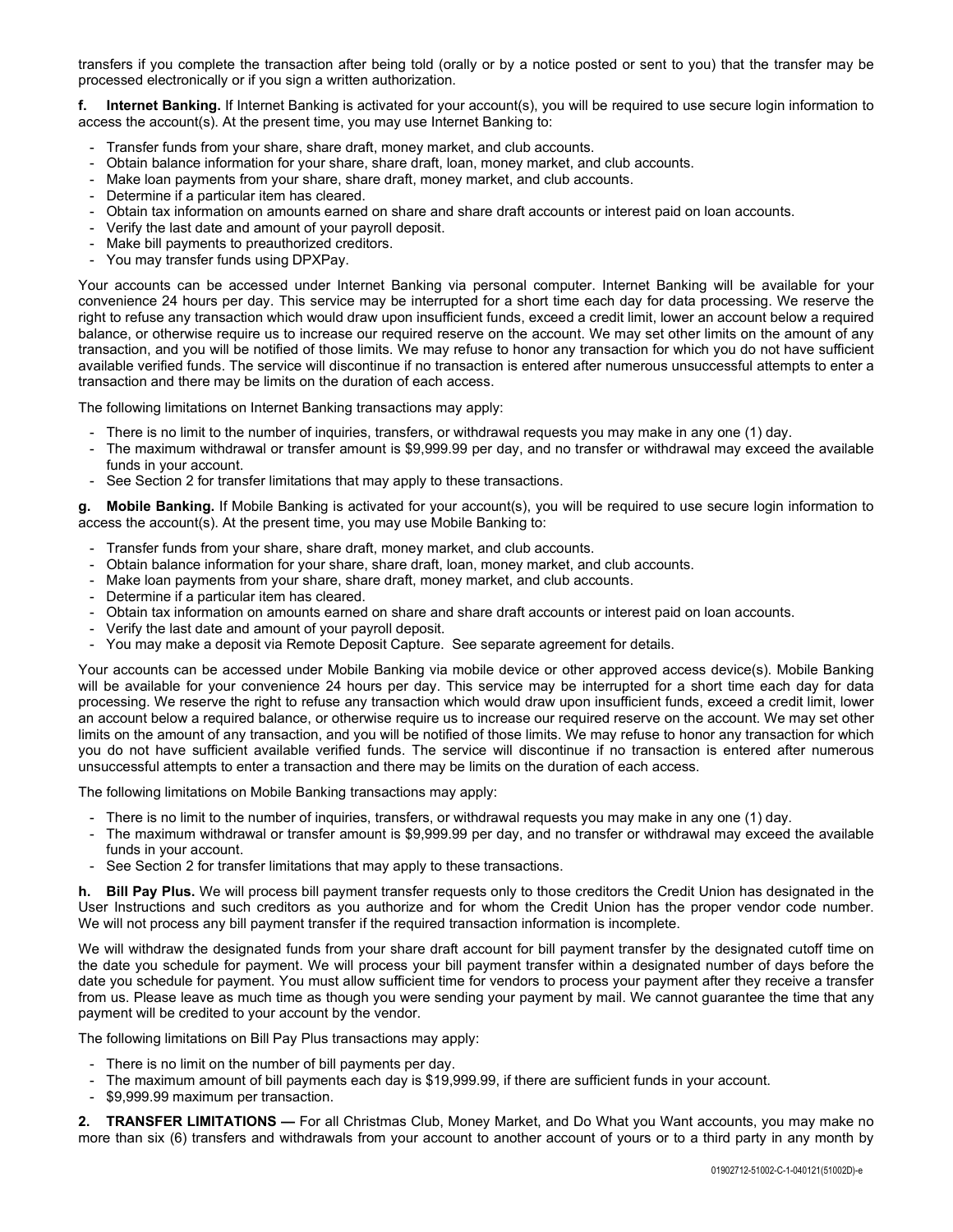means of a preauthorized, automatic, or Internet transfer, by telephonic order or instruction, or by check, draft, debit card or similar order. If you exceed these limitations, your account may be subject to a fee or be closed.

## **3. CONDITIONS OF EFT SERVICES —**

**a. Ownership of Cards.** Any card or other device which we supply to you is our property and must be returned to us, or to any person whom we authorize to act as our agent, or to any person who is authorized to honor the card, immediately according to instructions. The card may be repossessed at any time at our sole discretion without demand or notice. You cannot transfer your card or account to another person.

**b. Honoring the Card.** Neither we nor merchants authorized to honor the card will be responsible for the failure or refusal to honor the card or any other device we supply to you. If a merchant agrees to give you a refund or adjustment, you agree to accept a credit to your account in lieu of a cash refund.

#### **c. Foreign Transactions.**

**Mastercard.** Purchases and cash withdrawals made in foreign currencies will be debited from your account in U.S. dollars. The exchange rate used to convert foreign currency transactions to U.S. dollars is based on rates observed in the wholesale market or government-mandated rates, where applicable. The currency conversion rate Mastercard uses for a particular transaction is the rate for the applicable currency on the date the transaction occurs. However, in limited situations, particularly where transaction submissions to Mastercard for processing are delayed, the currency conversion rate Mastercard uses may be the rate for the applicable currency on the date the transaction is processed.

A fee of up to 1.00% will be charged on all foreign transactions. A foreign transaction is any transaction that you complete or a merchant completes on your card outside of the United States. All fees are calculated based on the transaction amount after it is converted to U.S. dollars and are charged except where excluded. Transactions completed by merchants outside of the United States are considered foreign transactions, regardless of whether you are located inside or outside the United States at the time of the transaction.

**d. Security of Access Code.** You may use one (1) or more access codes with your electronic fund transfers. The access codes issued to you are for your security purposes. Any access codes issued to you are confidential and should not be disclosed to third parties or recorded on or with the card. You are responsible for safekeeping your access codes. You agree not to disclose or otherwise make your access codes available to anyone not authorized to sign on your accounts. If you authorize anyone to use your access codes, that authority shall continue until you specifically revoke such authority by notifying the Credit Union. You understand that any joint owner you authorize to use an access code may withdraw or transfer funds from any of your accounts. If you fail to maintain the security of these access codes and the Credit Union suffers a loss, we may terminate your EFT services immediately.

**e. Joint Accounts.** If any of your accounts accessed under this Agreement are joint accounts, all joint owners, including any authorized users, shall be bound by this Agreement and, alone and together, shall be responsible for all EFT transactions to or from any share and share draft or loan accounts as provided in this Agreement. Each joint account owner, without the consent of any other account owner, may, and is hereby authorized by every other joint account owner, make any transaction permitted under this Agreement. Each joint account owner is authorized to act for the other account owners, and the Credit Union may accept orders and instructions regarding any EFT transaction on any account from any joint account owner.

**4. FEES AND CHARGES —** We assess certain fees and charges for EFT services. From time to time, the fees and charges may be changed, and we will notify you as required by applicable law.

Additionally, if you use an ATM not operated by us, you may be charged a fee(s) by the ATM operator and by any international, national, regional, or local network used in processing the transaction (and you may be charged a fee for a balance inquiry even if you do not complete a funds transfer). The ATM fee(s), or surcharge(s), will be debited from your account if you elect to complete the transaction and/or continue with the balance inquiry.

You understand and agree that we and/or the ATM operator may charge you multiple fees for multiple transactions during the same ATM session (for example, fees for both a balance inquiry and a cash withdrawal).

#### **a. ATM Card Fees.**

- \$1.50 charge for ATM withdrawals at machines we do not own (nonproprietary).
- We do not charge for any POS transactions at the present time.
- Replacement card fee of \$5.00 per card.

#### **b. Mastercard Debit Card Fees.**

- \$1.50 charge for ATM withdrawals at machines we do not own (nonproprietary).
- We do not charge for any POS transactions at the present time.
- Replacement card fee of \$5.00 per card.

#### **c. Preauthorized EFT Fees.**

- Nonsufficient funds fee of \$35.00 per submission/resubmission of an item.

## **d. Internet Banking Fees.**

- Stop Payment Fee of \$35.00.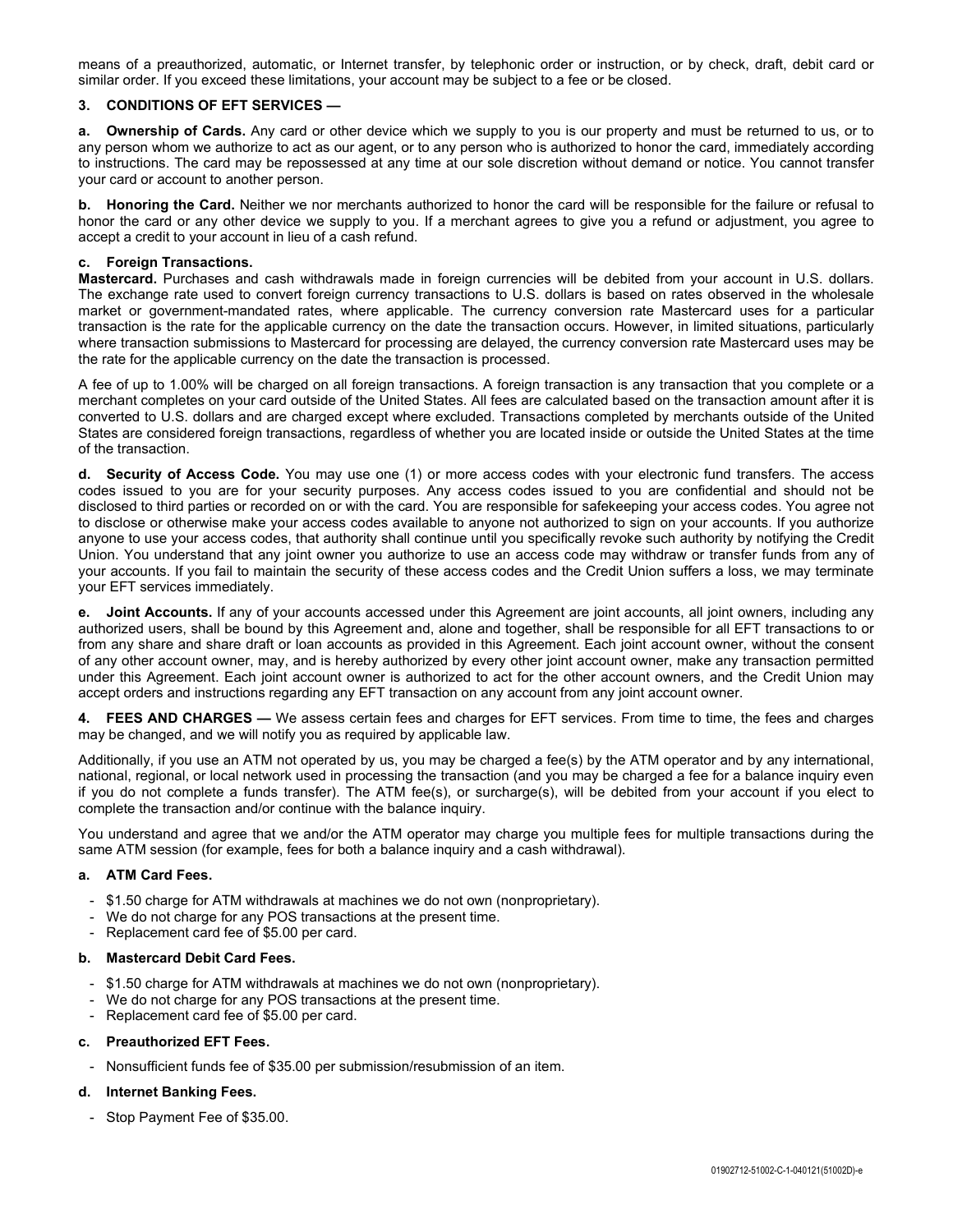#### **e. Bill Pay Plus Fees.**

- \$0.75 per transaction over ten (10) transactions.
- Nonsufficient funds fee of \$35.00 per submission/resubmission of an item.
- Stop Payment Fee of \$35.00.

**5. MEMBER LIABILITY —** You are responsible for all transactions you authorize using your EFT services under this Agreement. If you permit someone else to use an EFT service, your card or your access code, you are responsible for any transactions they authorize or conduct on any of your accounts. However, TELL US AT ONCE if you believe your card and/or access code has been lost or stolen, if you believe someone has used your card or access code or otherwise accessed your accounts without your permission, or if you believe that an electronic fund transfer has been made without your permission using information from your check. Telephoning is the best way of keeping your possible losses down. You could lose all the money in your account (plus your maximum overdraft line-of-credit).

You are not liable for an unauthorized Mastercard debit card transaction if you can demonstrate that you have exercised reasonable care in protecting your card or access code from loss or theft and, upon discovering the loss or theft, you promptly report the loss or theft to us.

For all other EFT transactions involving access devices, your liability for unauthorized transactions is determined as follows. If you tell us within two (2) business days after you learn of the loss or theft of your card or access code, you can lose no more than \$50.00 if someone used your card or access code without your permission. If you do NOT tell us within two (2) business days after you learn of the loss or theft of your card or access code and we can prove that we could have stopped someone from using your card or access code without your permission if you had told us, you could lose as much as \$500.00.

Also, if your statement shows transfers that you did not make including those made by card, access code or other means, TELL US AT ONCE. If you do not tell us within 60 days after the statement was mailed to you, you may not get back any money lost after the 60 days if we can prove that we could have stopped someone from making the transfers if you had told us in time. If a good reason (such as a hospital stay) kept you from telling us, we will extend the time periods.

If you believe your card or access code has been lost or stolen or that someone has transferred or may transfer money from your accounts without your permission, call:

301.797.6318

or write to:

Bulldog Federal Credit Union 580 Northern Avenue Hagerstown, MD 21742 Fax: 240.420.2000

You should also call the number or write to the address listed above if you believe a transfer has been made using the information from your check without your permission.

#### **6. RIGHT TO RECEIVE DOCUMENTATION —**

**a. Periodic Statements.** Transfers and withdrawals made through any ATM or POS terminal, debit card transactions, audio response transactions, preauthorized EFTs, online/PC transactions, mobile access device transactions or bill payments you make will be recorded on your periodic statement. You will receive a statement monthly unless there is no transaction in a particular month. In any case, you will receive a statement at least quarterly.

**b. Terminal Receipt.** You can get a receipt at the time you make any transaction (except inquiries) involving your account using an ATM and/or point-of-sale (POS) terminal.

**c. Direct Deposit.** If you have arranged to have a direct deposit made to your account at least once every 60 days from the same source and you do not receive a receipt (such as a pay stub), you can find out whether or not the deposit has been made by calling 301.797.6318. This does not apply to transactions occurring outside the United States.

**7. ACCOUNT INFORMATION DISCLOSURE —** We will disclose information to third parties about your account or the transfers you make:

- As necessary to complete transfers;
- To verify the existence of sufficient funds to cover specific transactions upon the request of a third party, such as a credit bureau or merchant;
- If your account is eligible for emergency cash and/or emergency card replacement services and you request such services, you agree that we may provide personal information about you and your account that is necessary to provide you with the requested service(s);
- To comply with government agency or court orders; or
- If you give us your written permission.
- **8. BUSINESS DAYS —** Our business days are Monday through Saturday, excluding holidays.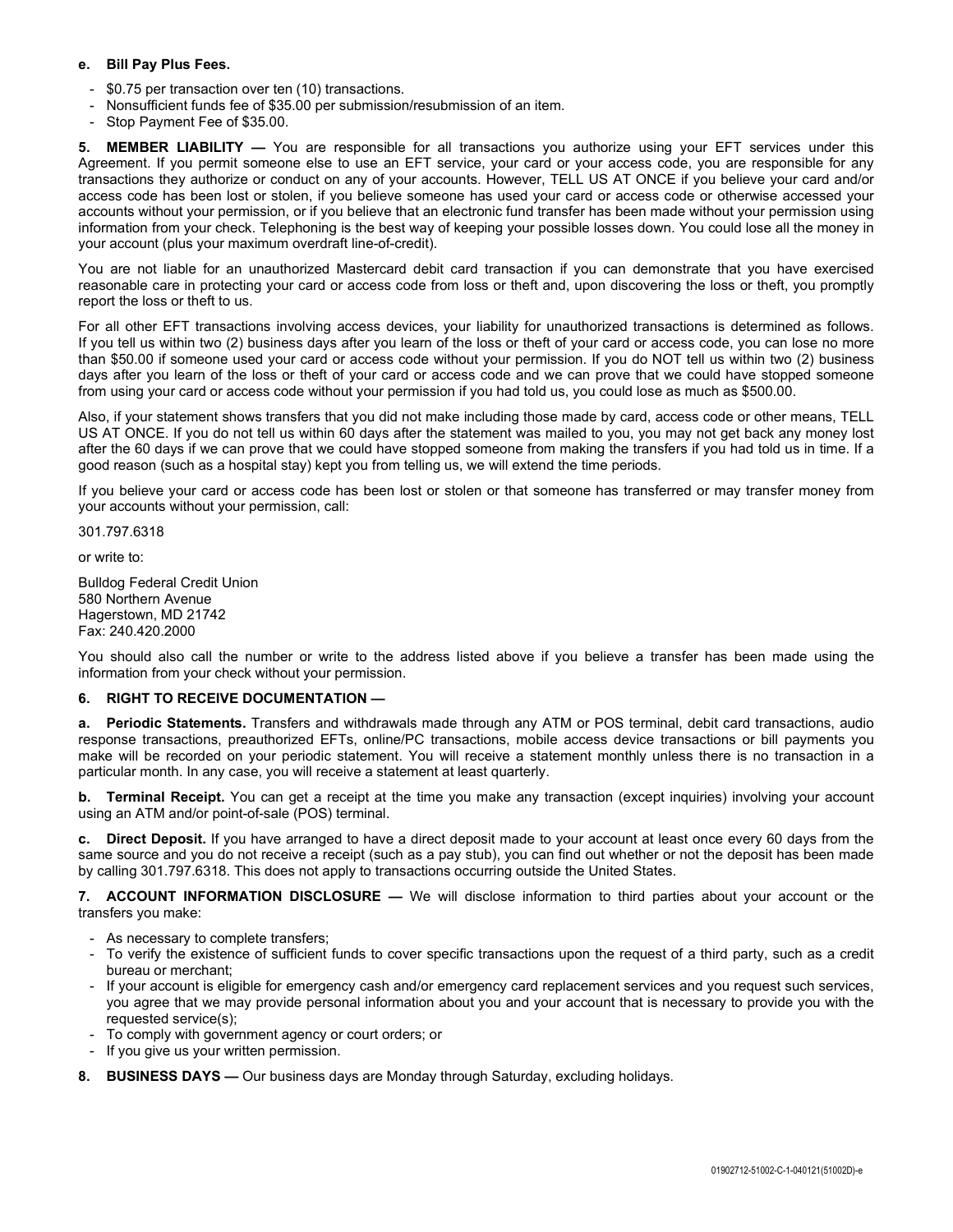**9. CREDIT UNION LIABILITY FOR FAILURE TO MAKE TRANSFERS —** If we do not complete a transfer to or from your account on time or in the correct amount according to our agreement with you, we may be liable for your losses or damages. However, we will not be liable for direct or consequential damages in the following events:

- If, through no fault of ours, there is not enough money in your accounts to complete the transaction, if any funds in your accounts necessary to complete the transaction are held as uncollected funds pursuant to our Funds Availability Policy Disclosure, or if the transaction involves a loan request exceeding your credit limit.
- If you used your card or access code in an incorrect manner.
- If the ATM where you are making the transfer does not have enough cash.
- If the ATM was not working properly and you knew about the problem when you started the transaction.
- If circumstances beyond our control (such as fire, flood, or power failure) prevent the transaction.
- If the money in your account is subject to legal process or other claim.
- If funds in your account are pledged as collateral or frozen because of a delinquent loan.
- If the error was caused by a system of any participating ATM network.
- If the electronic transfer is not completed as a result of your willful or negligent use of your card, access code, or any EFT facility for making such transfers.
- If the telephone or computer equipment you use to conduct audio response, online/PC, or mobile banking transactions is not working properly and you know or should have known about the breakdown when you started the transaction.
- If you have bill payment services, we can only confirm the amount, the participating merchant, and date of the bill payment transfer made by the Credit Union. For any other error or question you have involving the billing statement of the participating merchant, you must contact the merchant directly. We are not responsible for investigating such errors.
- Any other exceptions as established by the Credit Union.

**10. NOTICES —** All notices from us will be effective when we have mailed them or delivered them to the appropriate address in the Credit Union's records. Written notice you provide in accordance with your responsibility to report unauthorized transactions to us will be considered given at the time you mail the notice or deliver it for transmission to us by any other usual means. All other notices from you will be effective when received by the Credit Union at the address specified in this Agreement. We reserve the right to change the terms and conditions upon which EFT services are offered and will provide notice to you in accordance with applicable law. Use of EFT services is subject to existing regulations governing your Credit Union account and any future changes to those regulations.

The following information is a list of safety precautions regarding the use of ATMs and night deposit facilities:

- Be aware of your surroundings, particularly at night.
- Consider having someone accompany you when the ATM or night deposit facility is used after dark.
- Close the entry door of any ATM facility equipped with a door.
- If another person is uncomfortably close to you at the time of your transaction, ask the person to step back before you complete your transaction. If it is after the regular hours of the financial institution and you are using an ATM, do not permit entrance to any person you do not know.
- Refrain from displaying your cash at the ATM or night deposit facility. As soon as your transaction is completed, place your money in your purse or wallet. Count the cash later in the safety of your car or home.
- If you notice anything suspicious at the ATM or night deposit facility, consider using another ATM or night deposit facility or coming back later. If you are in the middle of a transaction and you notice something suspicious, cancel the transaction, take your card or deposit envelope, and leave.
- If you are followed after making a transaction, go to the nearest public area where people are located.
- Do not write your personal identification number (PIN) or access code on your ATM card.
- Report all crimes to law enforcement officials immediately. If emergency assistance is needed, call the police from the nearest available public telephone.

**11. BILLING ERRORS —** In case of errors or questions about electronic fund transfers from your share and share draft accounts or if you need more information about a transfer on the statement or receipt, telephone us at the following number or send us a written notice to the following address as soon as you can. We must hear from you no later than 60 days after we sent the FIRST statement on which the problem appears. Call us at:

301.797.6318

or write to:

Bulldog Federal Credit Union 580 Northern Avenue Hagerstown, MD 21742 Fax: 240.420.2000

- Tell us your name and account number.
- Describe the electronic transfer you are unsure about and explain, as clearly as you can, why you believe it is an error or why you need more information.
- Tell us the dollar amount of the suspected error.

If you tell us orally, we may require that you send us your complaint or question in writing within ten (10) business days.

We will determine whether an error has occurred within ten (10)\* business days after we hear from you and will correct any error promptly. If we need more time, however, we may take up to 45\*\* days to investigate your complaint or question. If we decide to do this, we will credit your account within ten (10)\*\* business days for the amount you think is in error so that you will have the